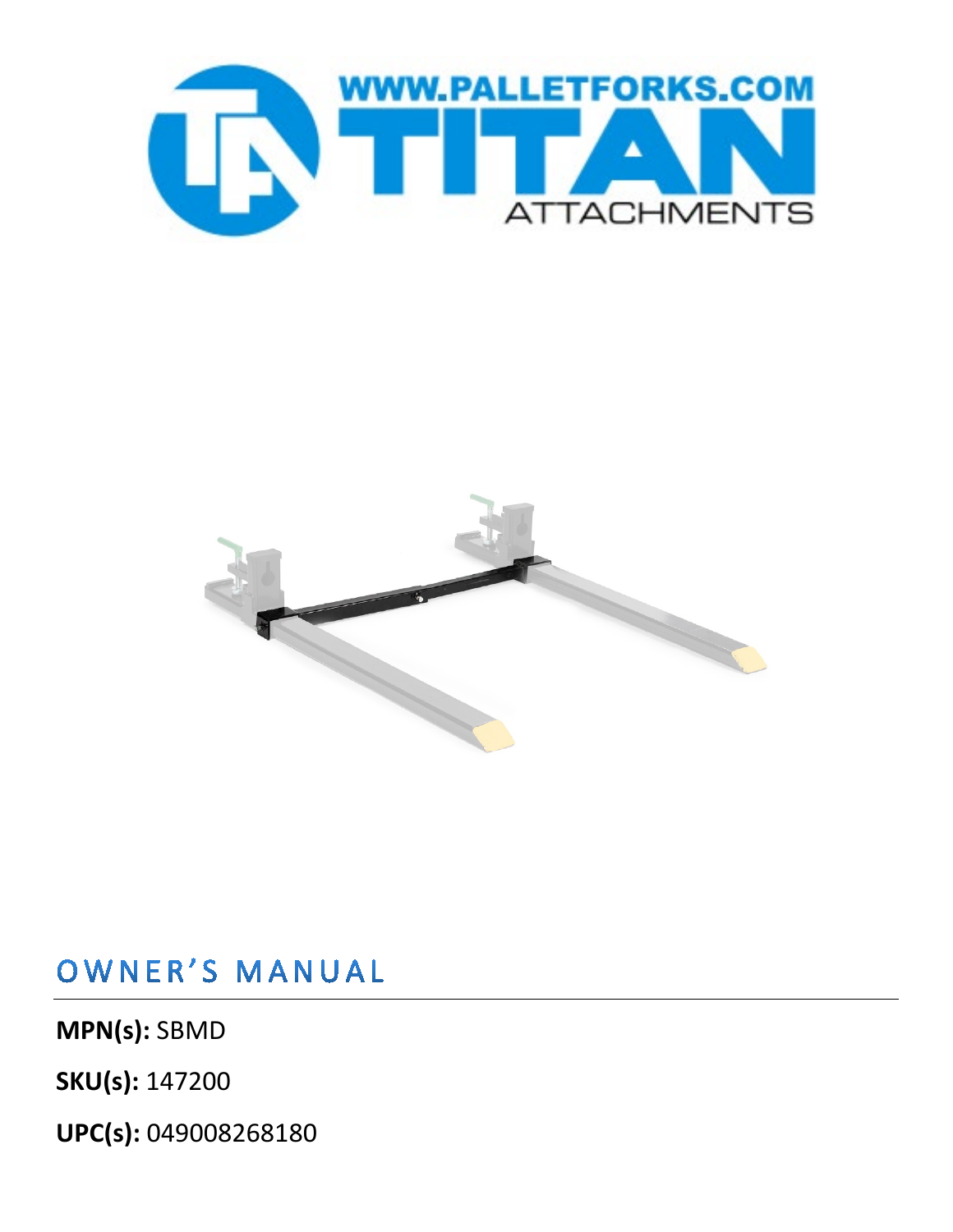− Simply slide the bar over the fork ends and secure it close to your cutting edge for maximum effectiveness



Product Weight: 15 lb.